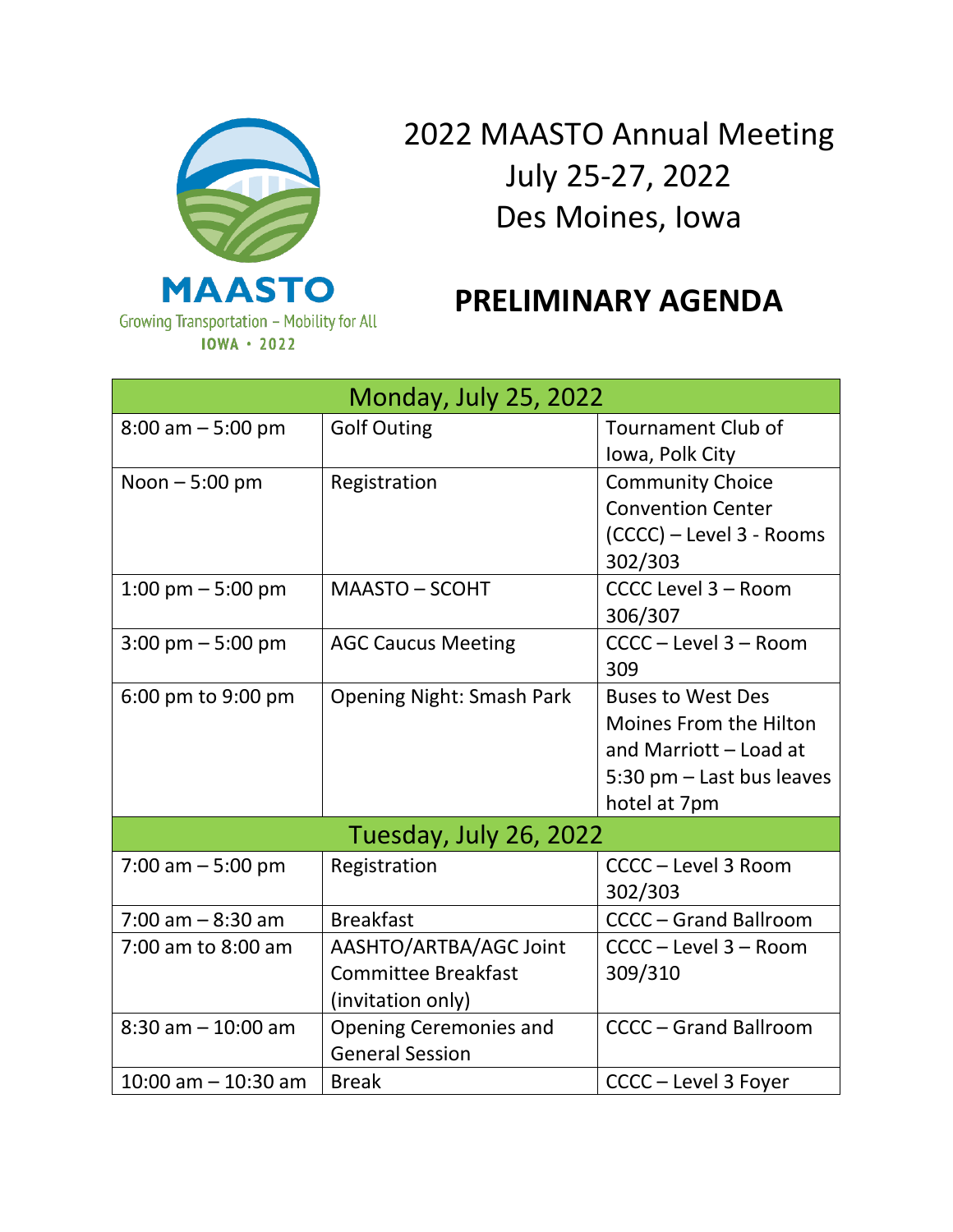| $10:30$ am $-$ Noon                 | <b>Breakout Sessions</b>         | CCCC - Level 3 - Rooms       |  |  |
|-------------------------------------|----------------------------------|------------------------------|--|--|
|                                     |                                  | 305/306; 312/313;            |  |  |
|                                     |                                  | 315/316; 319/320             |  |  |
| Noon $-1:00$ pm                     | Lunch                            | <b>CCCC - Grand Ballroom</b> |  |  |
| 1:00 pm $-$ 2:30 pm                 | <b>Breakout Sessions</b>         | CCCC - Level 3               |  |  |
| $2:30$ pm $-3:00$ pm                | <b>Break</b>                     | <b>CCCC</b>                  |  |  |
| $3:00 \text{ pm} - 4:30 \text{ pm}$ | <b>Breakout Sessions</b>         | CCCC - Level 3 - Rooms       |  |  |
|                                     |                                  | 305/306; 312/313;            |  |  |
|                                     |                                  | 315/316; 319/320             |  |  |
| 5:00 pm $-$ 6:00 pm                 | <b>Vendor Reception</b>          | CCCC - Level 3 Foyer         |  |  |
| 6:30 pm $-$ 11:00 pm                | Sponsored Individual             |                              |  |  |
|                                     | <b>Hospitality Suites</b>        |                              |  |  |
| Wednesday, July 27, 2022            |                                  |                              |  |  |
| 7:00 am $-5:00$ pm                  | Registration                     | CCCC - Level 3 - Rooms       |  |  |
|                                     |                                  | 302/303                      |  |  |
| $7:00$ am $-8:30$ am                | <b>Breakfast</b>                 | <b>CCCC - Grand Ballroom</b> |  |  |
| $7:00$ am $-8:30$ am                | <b>ARTBA Engineering Issues</b>  | CCCC - Level 3 - Room        |  |  |
|                                     | Breakfast (invitation only)      | 310                          |  |  |
| $8:30$ am $-10:00$ am               | <b>FHWA Division</b>             | CCCC - Level 3 - Room        |  |  |
|                                     | <b>Administrators Meeting</b>    | 309                          |  |  |
| $8:30$ am $-10:00$ am               | <b>Chief Engineers Meeting</b>   | CCCC- Level 3 - Room         |  |  |
|                                     |                                  | 308                          |  |  |
| $8:30$ am $-10:00$ am               | <b>Breakout Sessions</b>         | CCCC - Level 3 - Rooms       |  |  |
|                                     |                                  | 305/306; 312/313;            |  |  |
|                                     |                                  | 315/316; 319/320             |  |  |
| 10:00 am $-$ 10:30 am   Break       |                                  | CCCC - Level 3 Foyer         |  |  |
| $10:00$ am $-$ Noon                 | <b>MAASTO Board of Directors</b> | CCCC - Level 3 - Room        |  |  |
|                                     |                                  | 304                          |  |  |
| 10:30 am - Noon                     | <b>Breakout Sessions</b>         | CCCC - Level 3 - Rooms       |  |  |
|                                     |                                  | 305/306; 312/313;            |  |  |
|                                     |                                  | 315/316; 319/320             |  |  |
| Noon $-1:00$ pm                     | Lunch                            | <b>CCCC - Grand Ballroom</b> |  |  |
| 1:00 pm $-$ 2:30 pm                 | <b>Closing General</b>           | <b>CCCC - Grand Ballroom</b> |  |  |
|                                     | Session/Awards Reception         |                              |  |  |
| $2:30 \text{ pm} - 3:00 \text{ pm}$ | <b>Break</b>                     | CCCC - Level 3 - Foyer       |  |  |